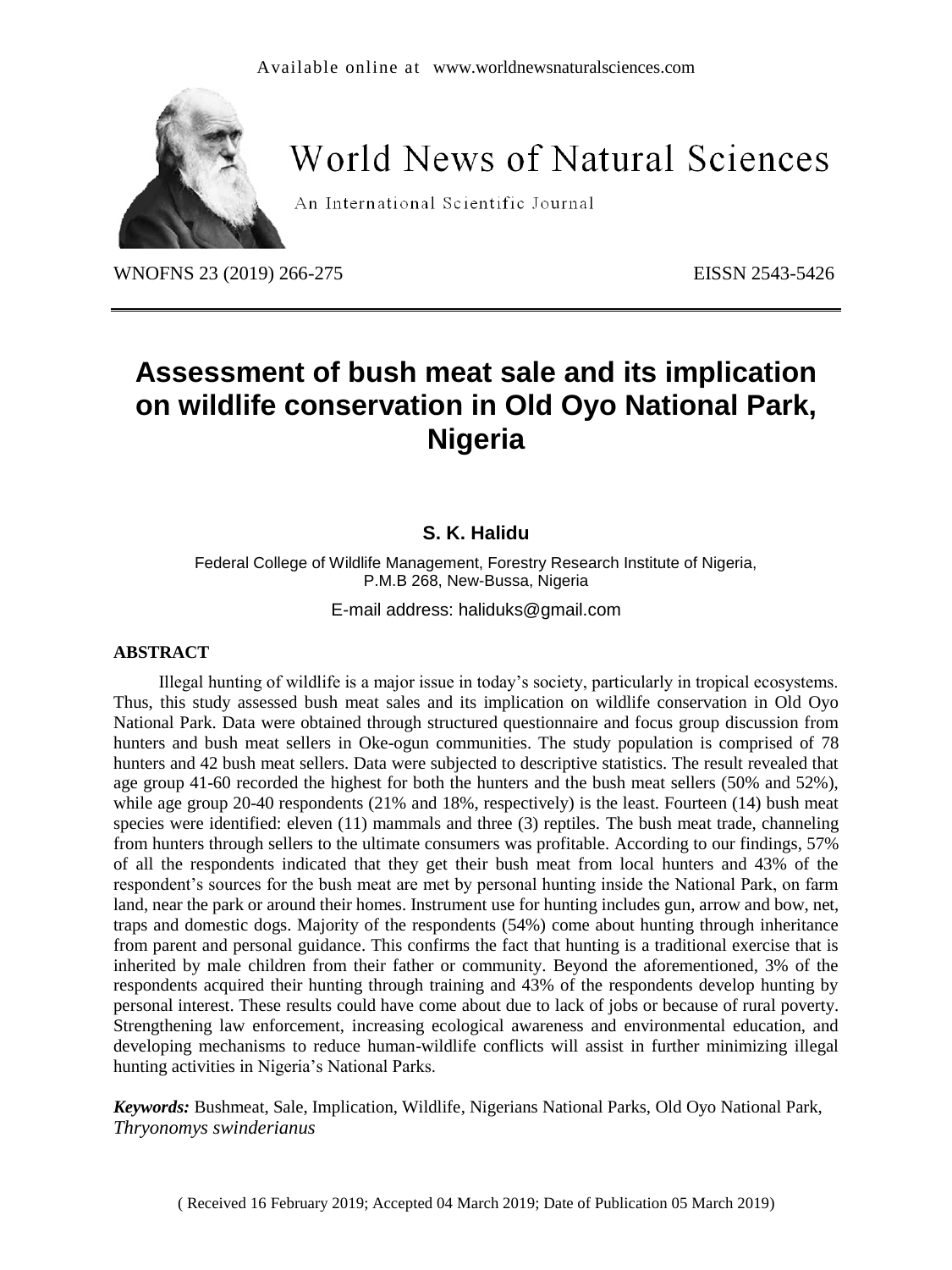### **1. INTRODUCTION**

Bush meat (the meat of wild animals) has traditionally been a natural protein source for people in West and Central Africa. During the past decades, however, bush meat hunting and trade has become a widespread commercial activity, with serious negative consequences on wild animal populations. As human populations continue to grow and poverty increases, increasing numbers of people are becoming dependent on bush meat and on the income opportunities from the trade (Bowen-Jones *et al*. 2002, and Milner-Gulland *et al.* 2003). Hunting of wildlife for food (i.e. bush meat hunting) is today considered a significant threat to conservation of wildlife diversity in tropical forest (Milner-Gulland *et al.,* 2003). Particularly in Africa the available information indicates that hunting is often not sustainable and wildlife populations have shown consistent declines or become locally extirpated (Robinson and Bennett, 2000). Over the past decade, the hunting for wildlife across West and Central Africa has increased so drastically that it is now recognized as the major threat to the region's rich biodiversity, including Africa's great apes (Fa *et al*., 2002; Nganje, 2003; Kaiser, 2003).

Bush meat is transported from forests (where the hunting mainly takes place) to markets within local communities or to larger markets in urban centers, where it is then sold or traded. A great number of animal species can be found in the markets, ranging from birds, reptiles, bats, rodents, and antelopes to larger mammals, such as elephants, buffalos, leopards, and primates. The current rate of exploitation is not only unsustainable but also indiscriminate, i.e. all animals are taken whether they are common or endangered (Bowen-Jones *et al*., 2002). Surveys of bush meat markets across West Africa show that the current trade is dominated by smaller mammals; with rodents, such as the grass cutter/cane rat (*Thryonomys swinderianus*) being the most frequently traded and consumed bushmeat species (Cowlishaw *et al.*, 2005; Ntiamoa-Baidu, 1998).

It has been suggested that this is the result of an extinction filter: vulnerable taxa (slow reproducers), such as primates and other large mammals have been historically depleted, so that mainly species with fast reproduction such as rodents and small antelopes are now hunted (Cowlishaw *et al*., 2005). Illegal bush meat trade is therefore developing fast in urban areas and is beginning to drive demand (Milledge and Barnet, 2000). Hence, unless bush meat hunting becomes managed within sustainable limits, it will be an increasing threat to conservation of wildlife as human populations continue to grow ultimately it may lead to the empty forest described by Redford (1992) with adverse consequences to the livelihood of rural households dependent on these resources. Furthermore, because many of the species targeted by bush meat hunting are highly frugivorous, depletion of these populations may have adverse effects on the forest regeneration and long-term development (Redford, 1992). There is need to have an up to date information on the illegal raiding activities of wildlife animals in our National Parks. Such record will form the basis for the development of appropriate intervention programmes and subsequent policy guidelines.

#### **2. METHODOLOGY**

#### **2. 1. Description of the study area**

Old Oyo National Park is one of the national parks of Nigeria, located across northern Oyo State and southern Kwara State, Nigeria. The park has total land mass of  $2,512 \text{ km}^2$  and is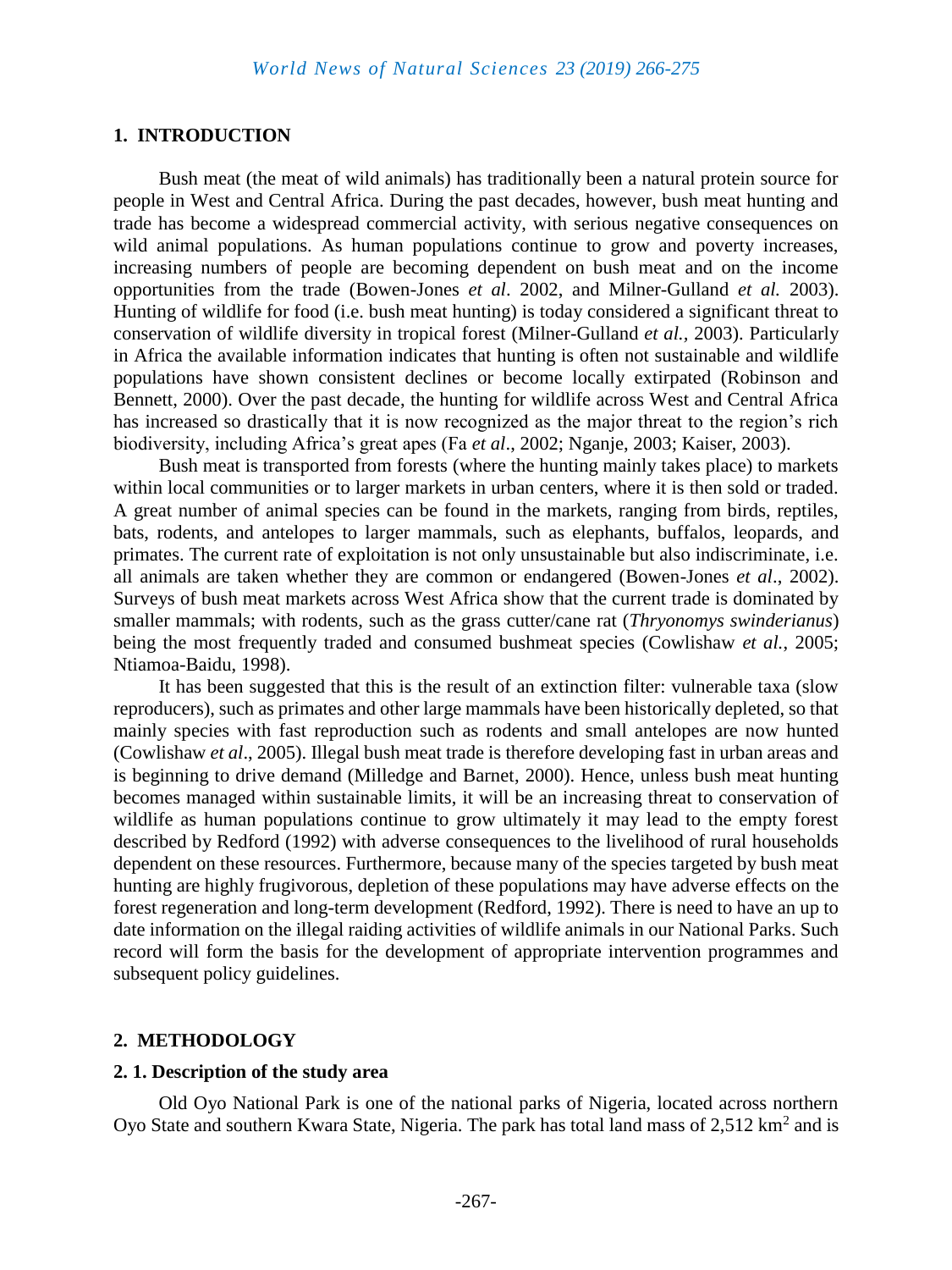located in south west park of Nigeria, specifically northern Oyo State at latitude 8° 15' and 9° 00'N and longitude 3° 35' and 4° 42' E. The location has inevitably placed the park at a vantage position of abundance land area, as well as diverse wildlife and cultural/historical settings. Eleven local government areas out of which ten fall within Oyo State and one in Kwara State surround it. The Administrative Head Office is located in Oyo, Isokun area along Oyo-Iseyin road, where necessary information and booking could be made. The landscaping and organized space within the large yard has made the facility very endearing to the public. It is rich in plant and animal resources, including buffaloes, bushbuck, and a variety of birds. The park is easily accessible from southwestern and northwestern Nigeria. The nearest cities and towns adjoining Old Oyo National Park include Saki, Iseyin, Igboho, Sepeteri, Tede, and Igbeti which have their own commercial and cultural attractions for tourism.

## **3. STUDY POPULATION AND SAMPLE SIZE**

The population for this study comprised the Hunters and Bush meat sellers. The sample of the research study has put at one hundred and twenty (120) respondents.

## **3. 1. Sampling Technique**

A simple random sampling was used to select 78 hunters out of a total population of 100 and 42 bush meat sellers was conveniently sample.

## **3. 2. Method of Data Collection**

Questionnaire was personally administered by the researcher. The questionnaire contained a series of structure question which were related to the research work and directed to respondents with the aim of gaining first hand information. The questionnaire consisted of closed ended questions.

## **3. 3. Data Analysis**

Data obtained was analyzed using descriptive statistics where results were expressed in tables, frequency, and percentage.

## **4. RESULT**

The study identified fourteen (14) bush meat species (**Table 1**). A total of 845 dry carcasses of the 14 bush meat species, comprising eleven mammals and three reptiles were encountered in the markets during the 6-month study period. African grass rat (*Arvicanthus niloticus)*, representing 18% of the total bush meat encountered dominated the bush meat trade. Following closely were Grass cutter (*Thryonomis swiderianus*), 14%; and the Common gray duiker (*Sylvicapra grimmia*), 10%, respectively. The Bush Pig, Patas Monkey (*Erythrocebus patas*), potted Hyena (*Crocuta crocuta*) and African Civet Cat (*Civettictis civetta*) represented a decimated bush meat trade in the study area. The corresponding proportions of these bush meat species out of the total number (845) encountered over the study period were 4%, 1%, 0.3%, and 0.8%, respectively. Average price of transaction between the hunters and bush meat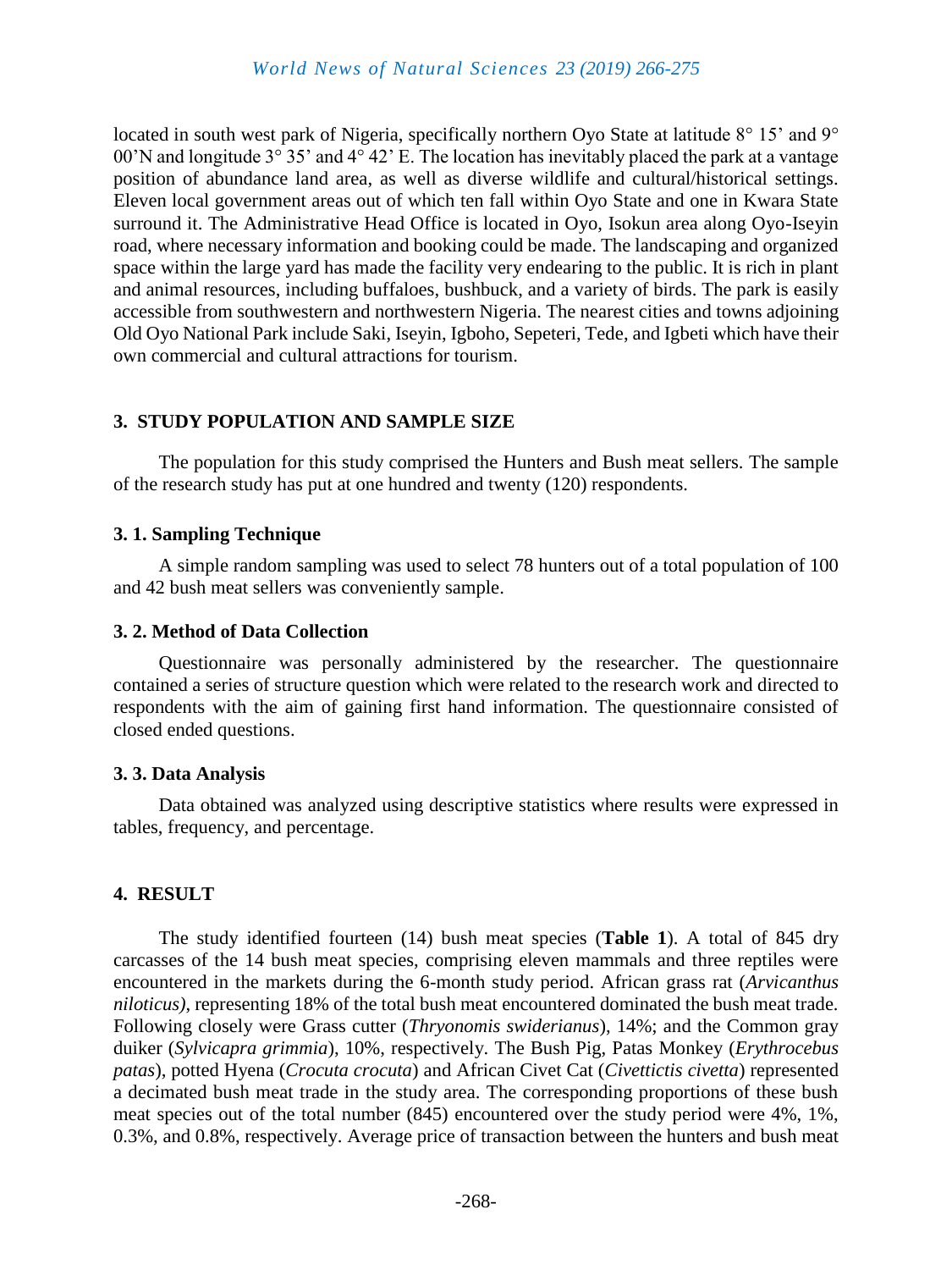sellers is depicted in **Table 2**. It was revealed that all the bush meat is profitable, i.e the bush meat sellers make a much gain on each species bought from the hunters. However, Bush pig is the most profitable amongst the species 'buy and sold'. **Fig. 1** shows how individual respondents source of bush meat they sell, in which 57% of the respondents indicate that they get their bush meat from the local hunter and 43% of the respondents sources for the bush meat by personal hunting. The study indicated that most of the meat the hunters sell to the retailer and to the restaurants are sold in Pieces for easy movement and in body part to the herbalist and herbal seller.

**Figure 2** presents information about how the sampled respondents come about hunting in which 54% of the respondents indicated hunting through inheritance from parent and guidance. This confirms the fact that hunting is a traditional exercise that is inherited by male children from their father or community, while 3% of the respondents acquired their hunting through training, and 43% of the respondents developed hunting by personal interest. This could be as a result of lark of job or due to the poverty among the rural dweller in Nigeria, and this is a bad omen on conservation.

**Table 3** shows the instrument used in hunting wildlife animal in the study area, in which 34% of the respondents made use of gun, 15% of the respondents made use of bow and arrow, 7% of the respondents made use gin trap/wire trap, 10% of the hunters made use of net and 16% of the respondents made use of dogs. **Table 4** shows where the hunters or individual hunt the animals they sell or utilize, in which 37% of the respondents logical and smartly, according to them hunt around the park using bait to attract the animals, while 57% of the respondents claim that they hunt outside the park and 6% of the respondents manage or snick into the park to hunt wildlife animals.

| <b>Common Name</b>         | <b>Scientific Name</b>     | Frequency | Percentage $(\% )$ |
|----------------------------|----------------------------|-----------|--------------------|
| Common Gray<br>Duiker      | Sylvicapra grimmia         | 92        | 10                 |
| Grasscutter                | Thryonomis swiderianus     | 119       | 14                 |
| Rabbit                     | Sylvilagus brasiliensis    | 53        | 6                  |
| Bush pig (Forest<br>Hog)   | Potamocheorus spp          | 34        | 4                  |
| Porcupine                  | Atherurus africanus        | 82        | 9                  |
| Patas Monkey               | Erythrocebus patas         | 13        | 1                  |
| Alligator                  | Alligator mississippiensis | 54        | 6                  |
| <b>Nile Monitor Lizard</b> | Veranus niloticus          | 49        | 5                  |
| Spotted Hyena              | Crocuta crocuta            | 3         | 0.3                |
| <b>African Grass Rat</b>   | Arvicanthus niloticus      | 159       | 18                 |

**Table 1.** Bush meat species majorly pouched and Carcass encounters in the study area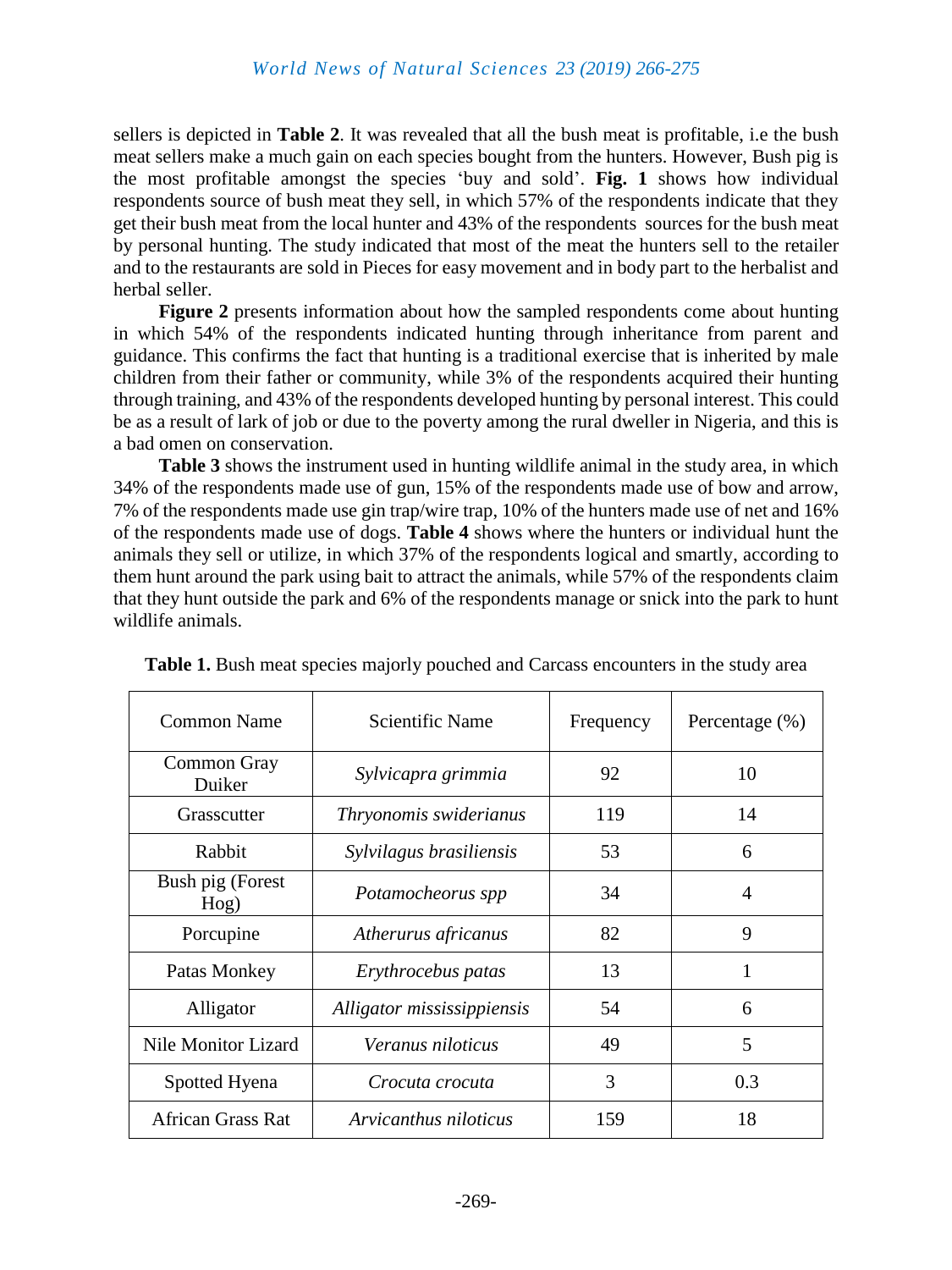## *World News of Natural Sciences 23 (2019) 266-275*

| Cobra                              | Naja nivea           | 61  |     |
|------------------------------------|----------------------|-----|-----|
| African civet                      | Civettictis civetta  |     | 0.8 |
| <b>Stripped Ground</b><br>Squirrel | Euxerus erythropus   | 44  |     |
| <b>Water Buck</b>                  | Kobus ellipsiprymnus | 75  | x   |
| <b>TOTAL</b>                       |                      | 845 | 100 |

**Table 2.** Average price of bush meat transaction between hunters, whole sellers and the consumer in the study area

| <b>Common Name</b><br><b>Scientific Name</b> | Average<br>Price Of<br><b>Buying</b> | <b>Average Price of</b><br>Selling (naira) | <b>Mode Of Selling</b><br>(naira) | <b>Mode Of Buying</b>          |
|----------------------------------------------|--------------------------------------|--------------------------------------------|-----------------------------------|--------------------------------|
| Grass cutter                                 | 1500-3000                            | $2,000 - 5000$                             | In parts/pieces                   | In parts/pieces                |
| Common Gray<br>Duiker                        | 9,000-15,000                         | 12,000-27,000                              | Whole/part/pieces                 | In<br>parts/piecesparts/pieces |
| <b>Monitor Lizard</b>                        | 1500-12000                           | 2000-17000                                 | In parts                          | Parts/pieces                   |
| Spotted Hyena                                | 10,000-14,000                        | 12,000-20000                               | In parts/pieces                   | parts/pieces                   |
| Cobra                                        | 3,000-12000                          | 5,000-17,000                               | Whole/part/pieces                 | In parts/pieces                |
| Waterbuck                                    | 9,000-15,000                         | 12,000-27,000                              | In parts/pieces                   | In parts/pieces                |
| Squirrel                                     | 500-1000                             | 700-1200                                   | Whole                             | In parts/pieces                |
| Wildcat                                      | 4000-7000                            | 5000-11000                                 | In parts/pieces                   | In parts/pieces                |
| Bush pig                                     | 9,000-15,000                         | 12,000-27,000                              | Whole/part/pieces                 | In parts/pieces                |
| Patas Monkey                                 | 4000-7000                            | 6000-13500                                 | In parts/pieces                   | In parts/pieces                |
| Porcupine                                    | 1500-3000                            | 2000-4000                                  | In parts/pieces                   | Whole                          |
| Rabbit                                       | 1500-3000                            | 1500-3000                                  | Whole                             | Whole                          |
| <b>African Grass Rat</b>                     | 300-500                              | 700-1000                                   | Whole                             |                                |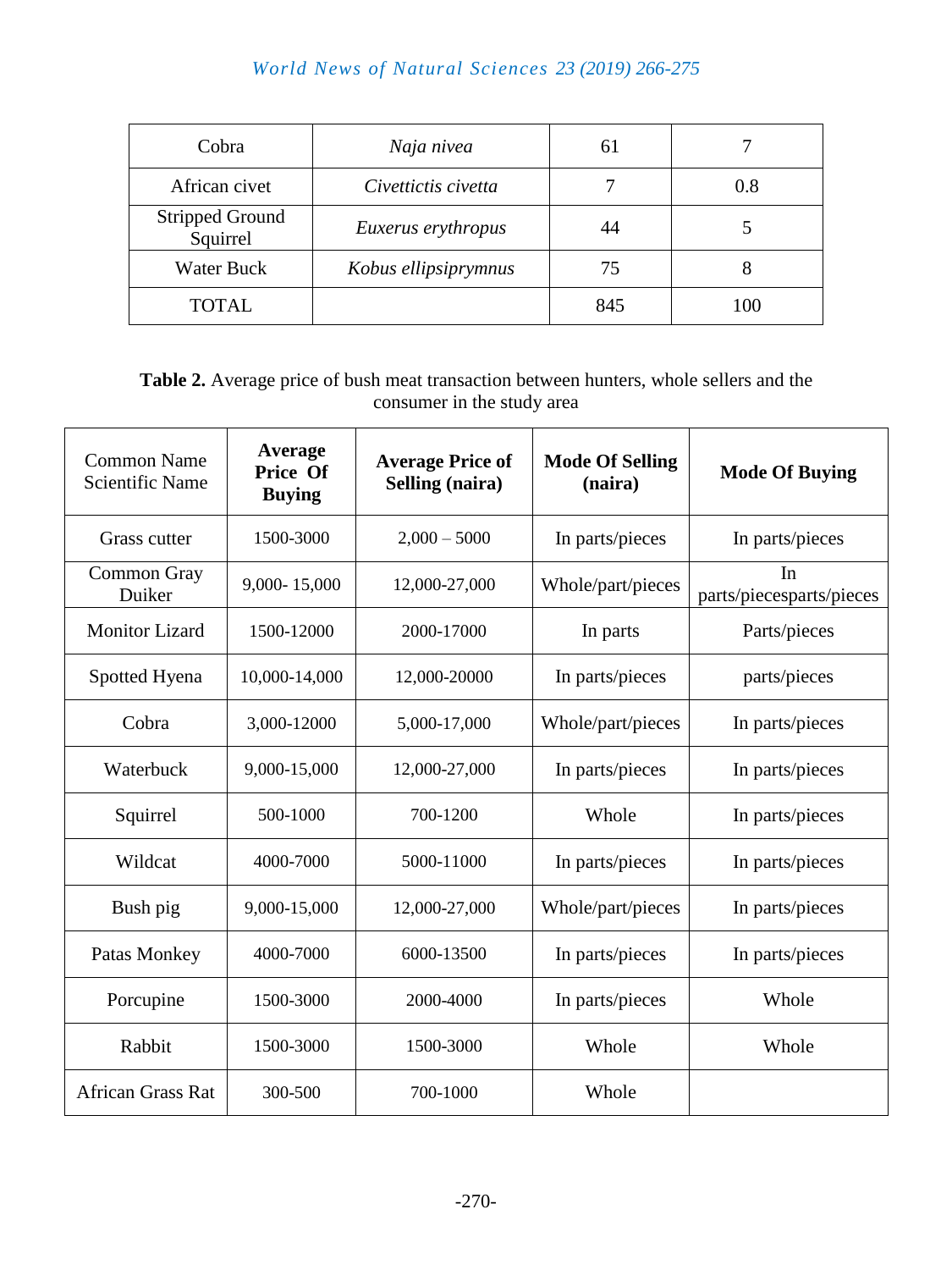

Figure 1. Source of bush meat for sell in the study area



**Figure 2.** Difference hunting practices in the study area

| <b>OPTION</b>        | <b>FREQUENCY</b> | PERCENTAGE (%) |  |
|----------------------|------------------|----------------|--|
| <b>GUN</b>           | 27               | 34             |  |
| <b>BOW AND ARROW</b> | 12               | 15             |  |
| <b>GIN TRAP</b>      | 6                |                |  |
| <b>WIRE TRAP</b>     | 12               | 15             |  |
| <b>NET</b><br>Dog    | 8<br>13          | 10<br>16       |  |
| Total                | 78               | 100            |  |

**Table 3.** Instrument used in hunting in the study area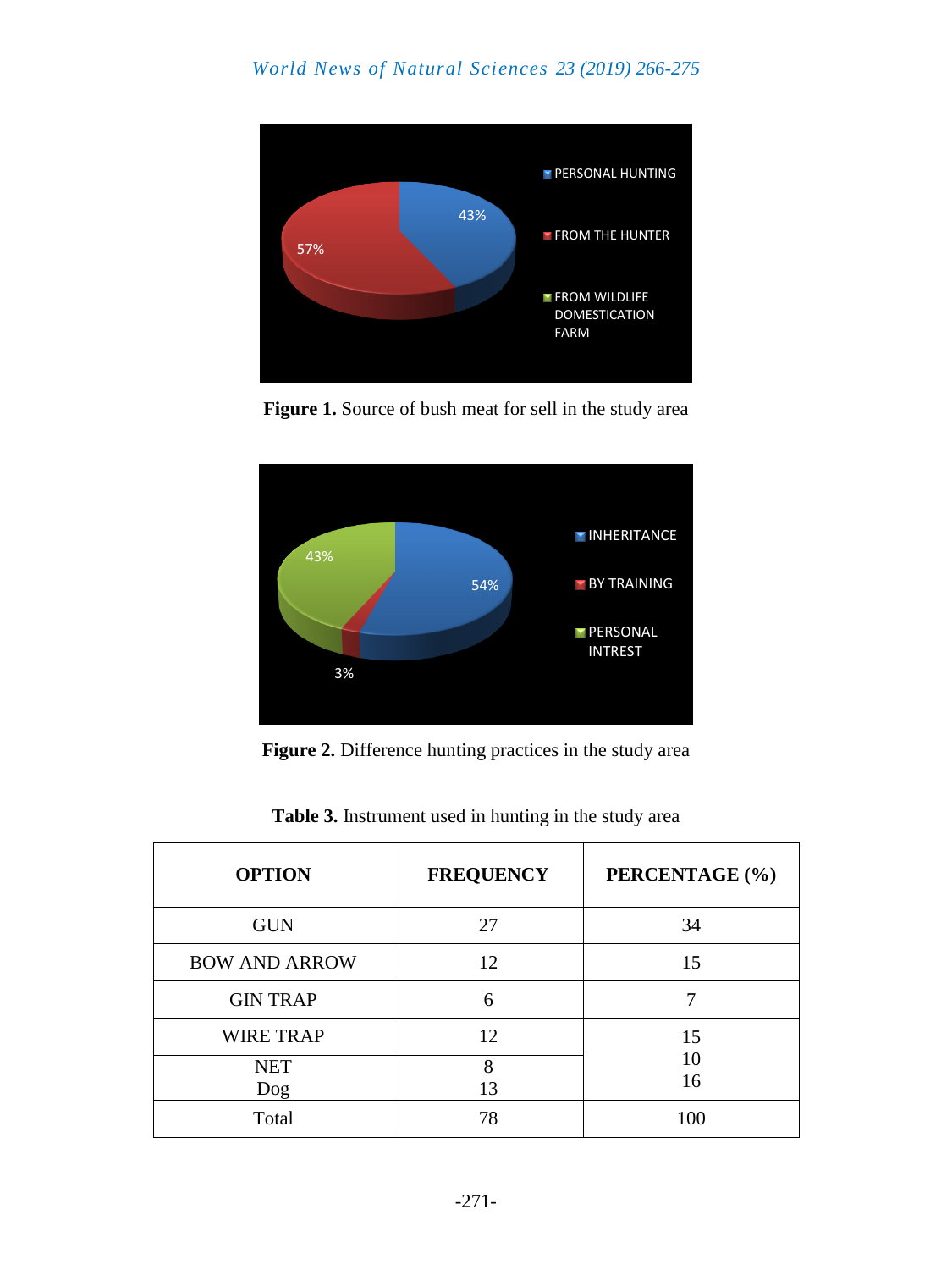### *World News of Natural Sciences 23 (2019) 266-275*

| <b>OPTION</b>   | <b>FREQUENCY</b> | PERCENTAGE (%) |
|-----------------|------------------|----------------|
| Around the park | 26               | 33             |
| Outside park    |                  | 52             |
| Inside park     |                  | 14             |
| <b>TOTAL</b>    | 78               | 100            |

**Table 4.** Areas of the Park where hunting is carried out in the study area.

#### **5. DISCUSSION**

Mammals clearly dominated the bush meat traded in the study areas (Table 2), which was in line with the work of Davies and Brown, 2007; Fa *et al*. 2006; Robinson and Bennett, 2000. Some taxonomic groups (reptiles and amphibians) were probably underrepresented in the sample studied because of a higher difficulty in species identification and the distinct focus on mammals in some studies. The greater number of mammalian species, particularly the African grass rat, grass cutter and the common gray duiker, traded in the study area markets could mean that the preferences and high demand for these species generated corresponding high hunting intensity on them to satisfy the demand. These preferences could be attributed to tastes, religious, as well as cultural/traditional affiliations of the consumers. For species like Patas monkey, spotted hyena, and African civet, which were dismally supplied to the markets, it could be that human interferences including hunting might have dwindled their population in the wild. The Parliamentary Office of Science and Technology, POST (2005) reported that the hunting of wildlife in West Africa in recent years has increased beyond sustainable limits. This perhaps is due to the uncontrolled development and population growth, habitat loss and access to the hitherto in-accessible areas, and improvement in hunting technology.

Other possible reasons are poor rural economic or nutritional alternatives, and growing wealthy urban elite with a preference for bush meat. These issues must therefore be corrected if sustainability of bush meat is to be maintained. The relatively higher number of bush meat in the market during the dry months than the rainy months is attributed to the relatively lesser efforts required for harvesting/hunting bush meat during the dry season than the rainy season. The hunting effectiveness for bush meat is adversely affected by thicker vegetal cover during the rainy season than during the dry season. Profit is an unequivocal motivating factor for entrepreneurs to remain in business. The result of this study shows that bush meat trade is profitable. This profitability in the view of Brown and Williams, (2003), is fundamental to the management of wildlife resources, and should be harnessed as such. Furthermore, the profitable disposition of bush meat trade would encourage the traders to remain in bush meat trade as a means of livelihood. However, as demand for bush meat continues and the traders remain in business, the pressure on wildlife resources would likely threaten their sustainability (Fa, 2000; 2003; Brown and Williams, 2003). Peter, 2016; Becker, 2013).

This notwithstanding, economic theory suggests that providing consumers with access to acceptable and affordable alternatives may help reduce unsustainable hunting and enhance wildlife conservation. Alternatives could be found in fish, poultry, and other livestock sources.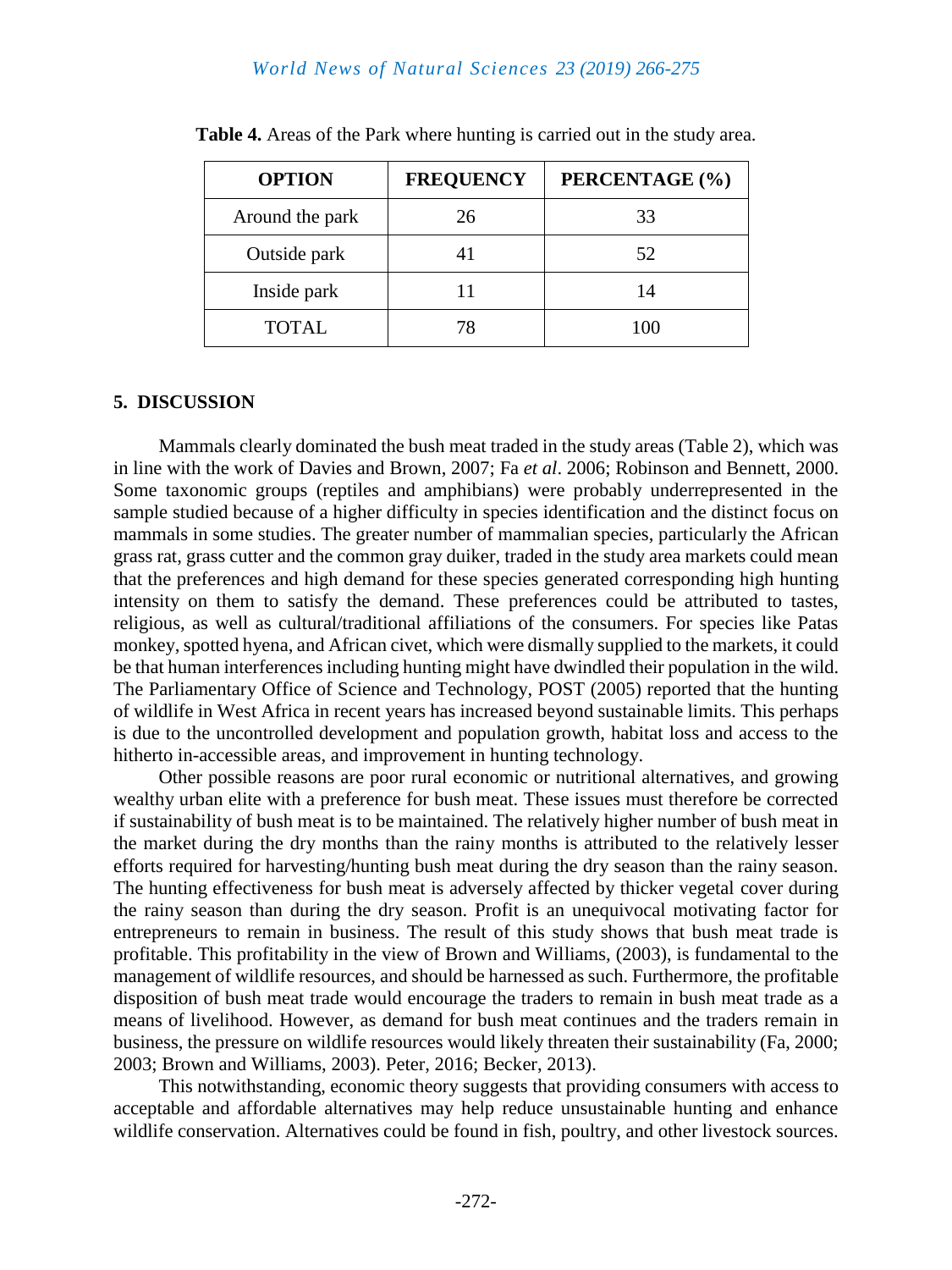The complementary human activities, bush meat trade and hunting have been identified as very significant cause of the collapse in the sustainability of biodiversity and wildlife supply (Fa *et al*., 2003: Bowen-Jones, *et al*., 2003; Okiwelu *et al*., 2009). As the demand for bush meat consumption increases, hunting activities also increase to cope with the rising demand. The unrestrained pressure on the wildlife resources would eventually decrease their population in the wild and hence a collapse in their conservation. This is a common stand among many researchers (Bowen-Jones *et al*., 2003; Fa *et al*., 2003; Okiwelu *et al*., 2009). Surfeit hunter is still very present in most of tropical Africa, professional or semi-professional hunters spend considerable time on bush meat harvesting, and to maximize their profit they enter deep inside the forests where the animals move less or more abundant (Davies and Brown, 2007). Such an increase in the size of harvested animals may have considerable implications for altering the ecological dynamics of the environments exploited for the bush meat trade.

The research anticipate that the increasing extirpation of medium to large sized herbivores (due to direct hunting) may produce a decline in the density of the medium and large sized predators (due to increased hunting rate and indirect cascade effects of the reduced food availability), and in the long term this will produce a significant loss of species in this trophic level of the ecosystem. Similar types of relationships between abundances of prey and predators are already well known in the literature, also with respect to medium- and large-sized mammals. Ultimately increased abundances of carnivore may cause a decline in the herbivores, which may in turn produce a population collapse in carnivore density. Hence, to better understand the ecological attributes of the bush meat trade, further research should be done in regions different from the ones already repeatedly surveyed, such as kisi, Igboho, Saki, and other communities around the park, from where no quantitative data are available. Overall, the study confirms that there has been a detectable dynamic in hunting pressure, with shifting pressure (increasing) in different habitats and on prey of different body size, due to a plethora of factors including spreading of weapons, relative availability of game animals, and changing attitudes of hunters. The main effect of the bush meat trade in the decades to come will be the creation of a living world of small-sized prey and predators within the remnant of reserve area.

#### **6. CONCLUSIONS**

Bush meat is widely consumed in the study area and the numerous bush meat carcasses traded depict the existent exploitation pressure on wildlife; and threat to their sustainability. Bush meat supply to the market comes primarily from farms, near National Park and inside National Park through illegal hunters and other forest products' harvesters. The channels of bush meat trade perform the distributive functions, and this comprise of the primary producers, the middlemen, and the ultimate consumers. The profitability of bush meat trade in the Okeogun propels bush meat traders to remain in business. This has increased pressure on wildlife harvests for trade and hence threats to their sustainability.

#### **Recommendation**

 Security should be beefed up around the parks to monitor, track arrests, and prosecute offenders. The security operatives should change their attitudes and show more commitment to the protection of the parks.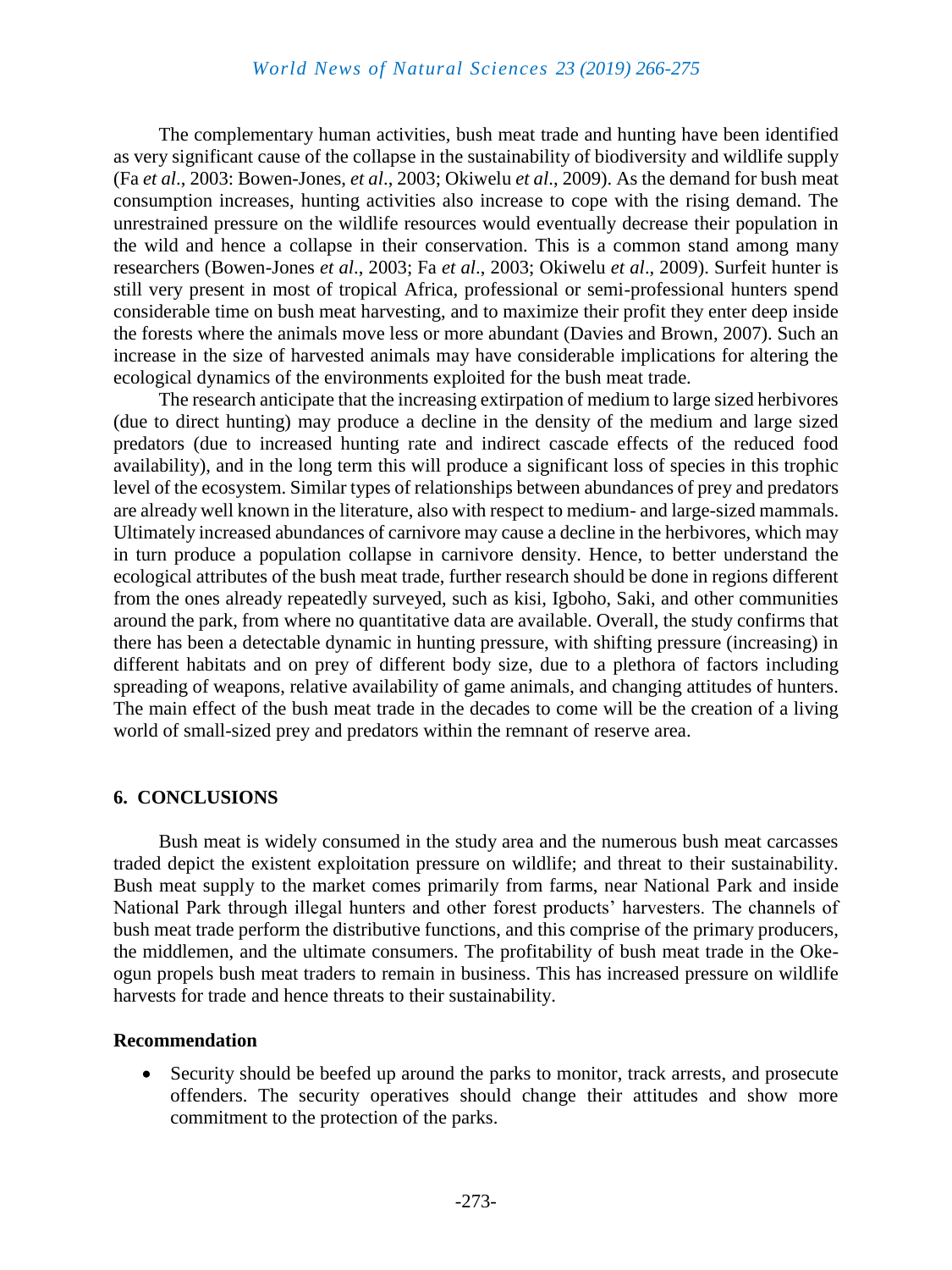- Direct protection of wildlife species through exclusion policies, incentives for hunters to be selective in hunting and taking alternative livelihood activities are advocated. Also, replacement of wild bush meat with domesticated species or alternative protein sources, as well as working on the consumers' attitude will promote wildlife sustainability.
- Hunters' access to more complicated weapons. like guns, ammunition, and snares, should be checked and kept low.
- The Nigerian government should adopt the provisions of the Convention on Biological Diversity (CBD) of the United Nation to safeguard the sustainable livelihood and biodiversity of the nation.
- Increased awareness and environmental Education should be provided.

## **References**

- [1] Bowen-Jones, E., Brown, D. and Robinson, E. J, Assessment of the Solution Orientated Research Needed to Promote a More Sustainable Bushmeat Trade in Central and West Africa. *J. Wildlife Management* (2002) 212-223
- [2] Cowlishaw, G., Mendelson, S. and Rowcliffe, J. M, Livelihoods and sustainability in a bushmeat commodity chain in Ghana. *Environ Conservation* (2005) 32-46
- [3] Davies, G. and Brown, D., Bushmeat and Livelihoods: Wildlife Management and Poverty Reduction. Wiley Online Library. DOI:10.1002/9780470692592
- [4] Fa, J.E, Bushmeat Markets on Bioko Island as a Measure of Hunting Pressure; Mercados de Carne Silvestre en la Isla Bioko como Medida de la Presión por Caza. *Conserv. Biol.* 14 (2000) 1602-1613
- [5] Fa, J.E., Albrechtsen, L., Johnson, P.J. and Macdonald, D.W, Linkages between household wealth, bushmeat and other animal protein consumption are not invariant: evidence from Rio Muni, Equatorial Guinea. *Anim. J. Conserv.* 12 (2003) 599-610
- [6] Fa, J.E., Currie, D. and Meeuwig, J, Bushmeat and food security in the Congo Basin: linkages between wildlife and people's future. *Environ. Conserv.* 30(2) (2002) 71-85
- [7] Kaiser, J, Ebola, hunting push ape populations to the brink. *Science Journal* (2003) 45- 61
- [8] Miledge G.H. and Barnet, N.O, Wild meat: the bigger picture. *Trends in Ecology and Evolution*. (2000) 19-27
- [9] Milner-Gulland, E.J. and Bennett, E.L, Wild meat: the bigger picture. *Trends in Ecology & Evolution* 18 (2003) 351-357
- [10] Nganje M. Shifting the balance from bush-meat trade to wildlife protection around high conservation value Forests of West Africa. *Ecology* (2003) 25-39
- [11] Ntiamoa-Baidu, Y, West African wildlife: a resource in jeopardy. *J. Unasylva* 39 (6) (1998) 27-35